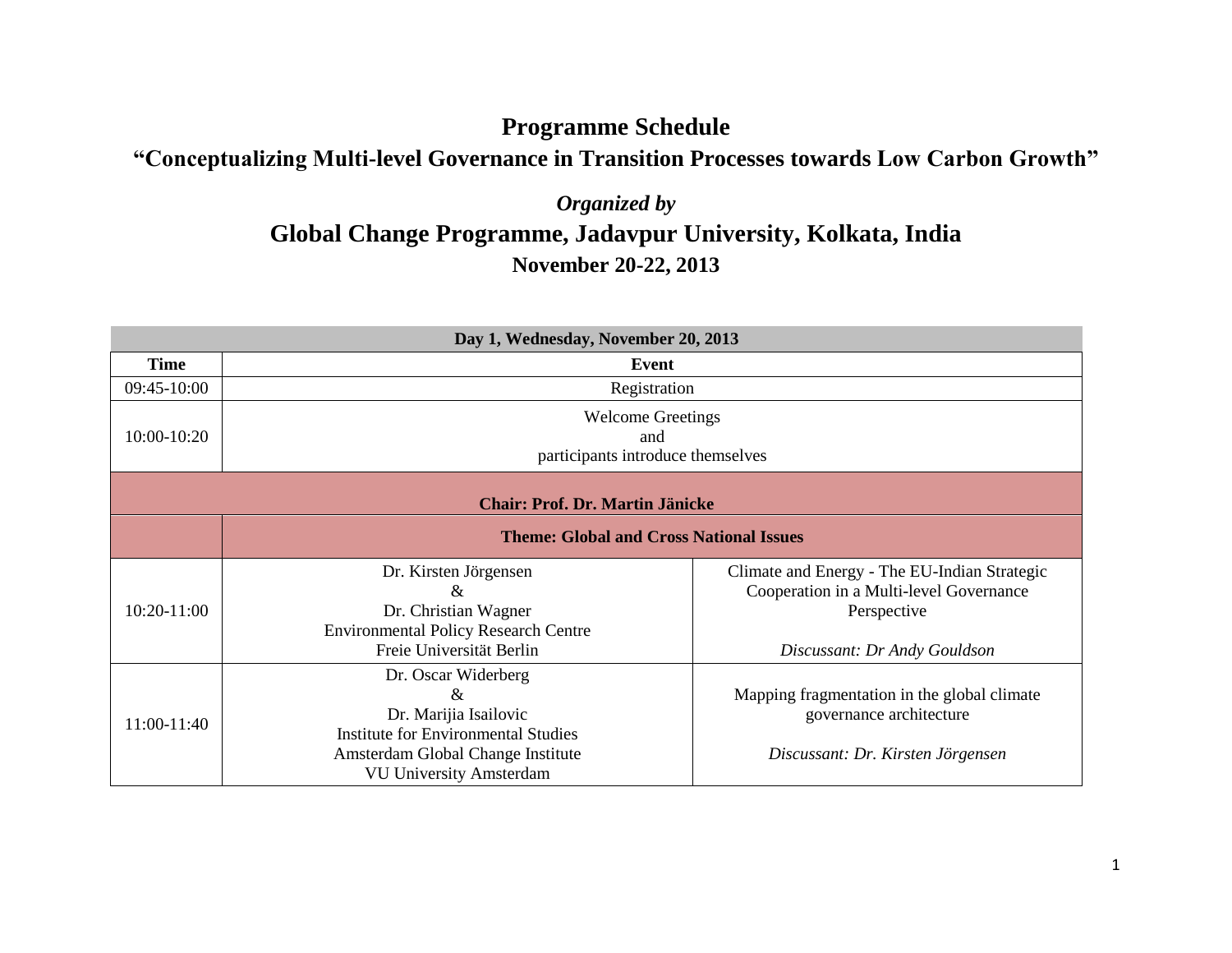| 11:40-12:20                                          | Jan Beermann, Ph.D Candidate<br><b>Environmental Policy Research Centre</b><br>Freie Universität Berlin                                      | German-Indian City-to-City Collaboration on Low-<br>Carbon Transition. Opportunities and Challenges for<br>a New Climate Politics<br>Discussant : Dr. Joyeeta Gupta                                            |
|------------------------------------------------------|----------------------------------------------------------------------------------------------------------------------------------------------|----------------------------------------------------------------------------------------------------------------------------------------------------------------------------------------------------------------|
| 12:20-12:30                                          | <b>Tea Break</b>                                                                                                                             |                                                                                                                                                                                                                |
| 12:30-13:00                                          | Dr. Joyeeta Gupta<br>Amsterdam Institute for Social Science Research<br>University of Amsterdam                                              | Climate change and Multi-Level Governance: The EU<br>and India Compared<br>Discussant: Dr. Duke Ghosh                                                                                                          |
| 13:00-14:00                                          | <b>Lunch Break</b>                                                                                                                           |                                                                                                                                                                                                                |
| <b>Chair: Kirsten Jörgensen</b>                      |                                                                                                                                              |                                                                                                                                                                                                                |
| <b>Theme: Regional, National, Subnational Issues</b> |                                                                                                                                              |                                                                                                                                                                                                                |
| 14:00-14:40                                          | Pawel Pustelnik, Ph.D Candidate<br>Cardiff School of Planning and Geography<br><b>Cardiff University</b><br>Wales, United Kingdom            | Dark skies over the green EU aviation $-$ a story of<br>blocked emissions trading system implementation and<br>climate governance<br>Discussant : Dr. Dörte Ohlhorst                                           |
| 14:40-15:20                                          | Dr. Dörte Ohlhorst<br><b>Environmental Policy Research Centre</b><br>Department of Political and Social Sciences<br>Freie Universität Berlin | Decentralized Responsibilities or Institutional Misfit?<br>Understanding the Relationship between Sub-national<br>and National Politics in Germany's Energy Transition<br>Discussant: Prof. Dr. G.Poyyamoli    |
| 15:20-15:30                                          | <b>Tea Break</b>                                                                                                                             |                                                                                                                                                                                                                |
| <b>Chair:Dr. Joyeeta Gupta</b>                       |                                                                                                                                              |                                                                                                                                                                                                                |
| 15:30-16:10                                          | Dr. Anu Jogesh<br>Centre for Policy Research<br>Dharma Marg, Chanakyapuri<br>New Delhi                                                       | Creative Experimentation or Mechanical Duplication?<br>A Study of Indian State Action Plans on Climate<br>Change and their Implications for Climate Policy and<br>Politics<br>Discussant: Dr. Sander Happaerts |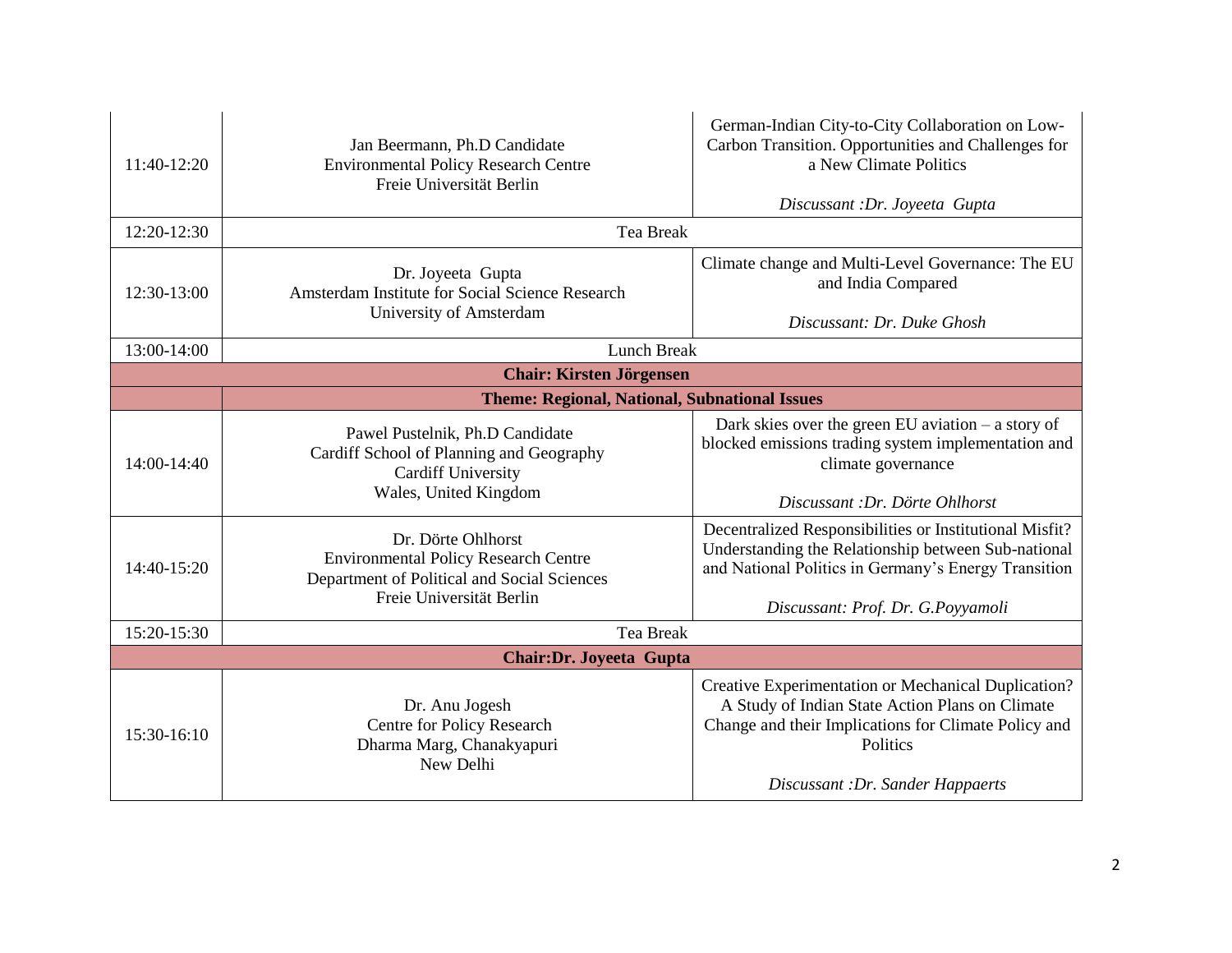| 16:10-16:50 | Dr. Sander Happaerts<br><b>Research Group Sustainable Development</b><br>HIVA - Research Institute for Work and Society (KU Leuven) | Multi-level governance of climate change in<br>Belgium: modest subnational policies in a complex<br>setting |
|-------------|-------------------------------------------------------------------------------------------------------------------------------------|-------------------------------------------------------------------------------------------------------------|
|             |                                                                                                                                     | Discussant: Dr. Arabinda Mishra                                                                             |
| 16:50-17:00 | <b>Brief Discussion</b>                                                                                                             |                                                                                                             |
| 17:00-18:00 | Discussion on options for project applications                                                                                      |                                                                                                             |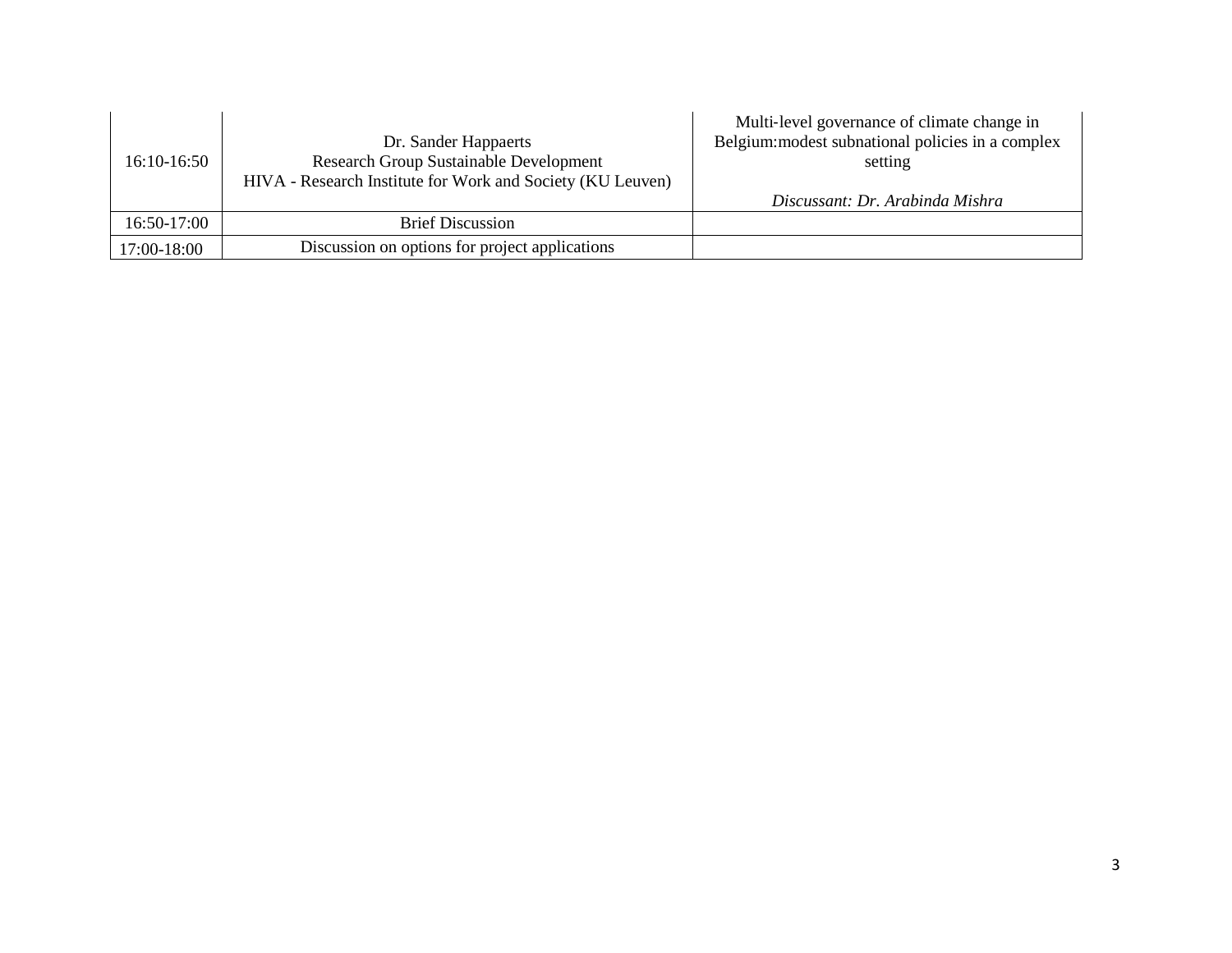| Day 2, Thursday, November 21, 2013 |                                                                                                     |                                                                                                                                              |  |
|------------------------------------|-----------------------------------------------------------------------------------------------------|----------------------------------------------------------------------------------------------------------------------------------------------|--|
| <b>Chair: Dr Andy Gouldson</b>     |                                                                                                     |                                                                                                                                              |  |
|                                    | <b>Theme: Technology Diffusion</b>                                                                  |                                                                                                                                              |  |
|                                    | <b>Rounak Biswas</b><br>Mechanical Engineering Department, KIIT University,<br>Bhubaneswar, India   |                                                                                                                                              |  |
| 10:20-11:00                        | Prof. Dr. Sudipta De<br>Mechanical Engineering Department, Jadavpur University,<br>Kolkata, India   | Large scale introduction of solar energy:<br>learning lessons from Germany for India                                                         |  |
|                                    | <b>Rainer Quitzow</b><br>$\&$                                                                       | Discussant: Prof. Dr. Martin Jänicke                                                                                                         |  |
|                                    | Dr. Dörte Ohlhorst                                                                                  |                                                                                                                                              |  |
|                                    | Environmental Policy Research Centre, Freie Universität Berlin,                                     |                                                                                                                                              |  |
|                                    | Germany                                                                                             |                                                                                                                                              |  |
|                                    | <b>Raunak Biswas</b>                                                                                |                                                                                                                                              |  |
|                                    | Mechanical Engineering Department KIIT University,                                                  | Low carbon electricity capacity addition for                                                                                                 |  |
|                                    | Bhubaneswar, India                                                                                  | poor villages of India: analysis and derived                                                                                                 |  |
| 11:00-11:40                        | &                                                                                                   | lessons from a case study                                                                                                                    |  |
|                                    | Prof. Dr. Sudipta De                                                                                |                                                                                                                                              |  |
|                                    | Mechanical Engineering Department, Jadavpur University,<br>Kolkata, India                           | Discussant: Prof. Dr. Duke Ghosh                                                                                                             |  |
| 11:40-12:20                        | Prof. Dr. Martin Jänicke<br><b>Environmental Policy Research Centre</b><br>Freie Universität Berlin | Horizontal and Vertical Reinforcement in<br>Multi-Level Climate Governance:<br>Accelerators for the Diffusion of Low-<br>Carbon Technologies |  |
|                                    |                                                                                                     | Discussant: Prof. Dr. Sudipta De                                                                                                             |  |
| 12:20-12:30                        | Tea Break                                                                                           |                                                                                                                                              |  |
| <b>Chair: Dr. Dörte Ohlhorst</b>   |                                                                                                     |                                                                                                                                              |  |
| <b>Theme: Industry</b>             |                                                                                                     |                                                                                                                                              |  |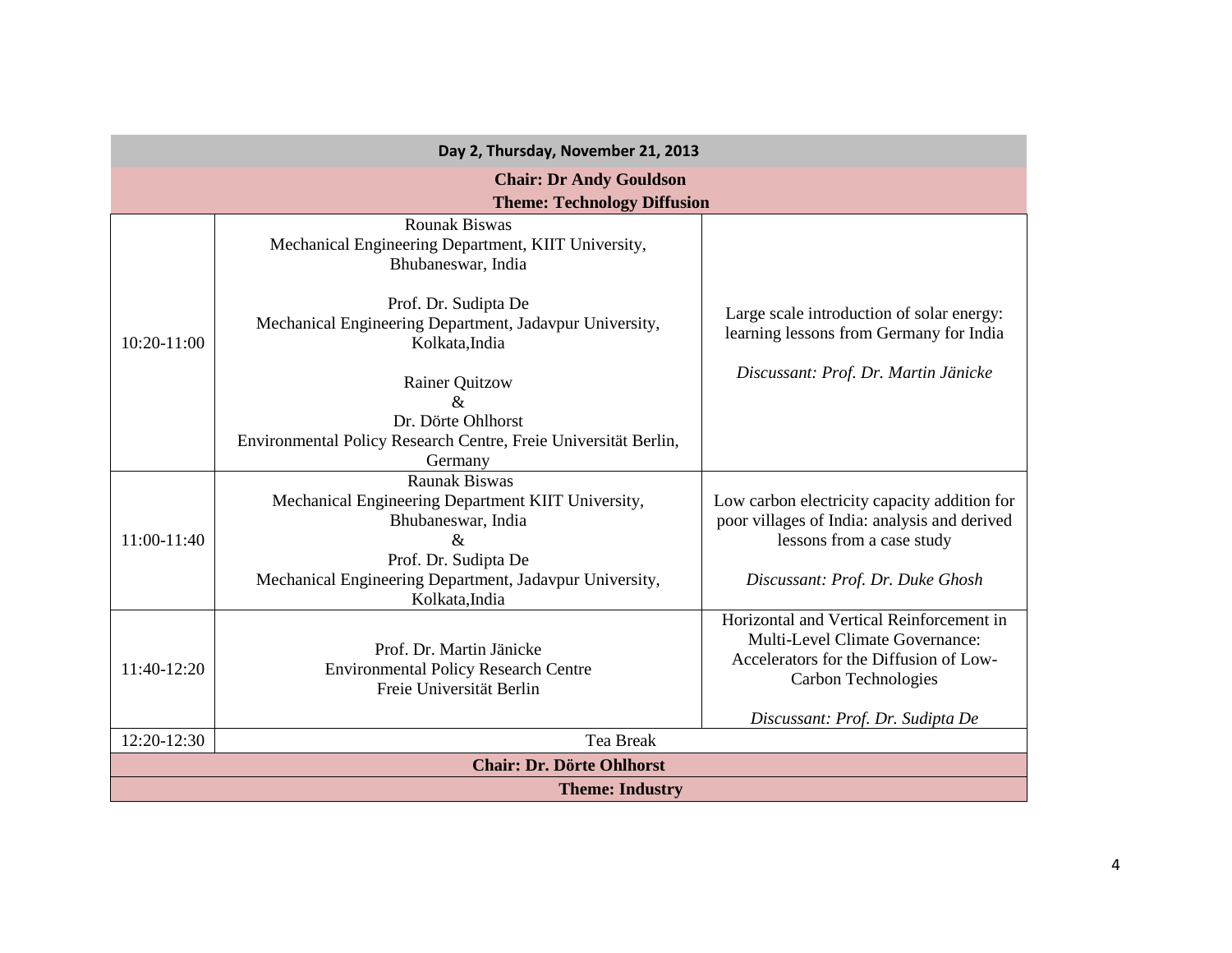| 12:30-13:00 | Shyamasree Dasgupta, Ph.D Candidate<br>Department of Economics, Jadavpur University, Kolkata, India<br>Prof. Dr. Debrupa Chakraborty<br>Netaji Nagar College, Kolkata, India<br>&<br>Prof. Dr. Joyashree Roy<br>Department of Economics, Jadavpur University, Kolkata, India | Low Carbon Transition of Indian Industries:<br>Role of Policies<br>Discussant: Dr Andy Gouldson                                                                            |
|-------------|------------------------------------------------------------------------------------------------------------------------------------------------------------------------------------------------------------------------------------------------------------------------------|----------------------------------------------------------------------------------------------------------------------------------------------------------------------------|
| 13:00-14:00 | <b>Lunch Break</b>                                                                                                                                                                                                                                                           |                                                                                                                                                                            |
| 14:00-14:40 | Dr Andy Gouldson<br>$\&$<br>Dr. Rory Sullivan<br>Leeds University, UK                                                                                                                                                                                                        | Understanding the Governance of<br>Corporations: Linking Theory and Practice<br>through an examination of the factors<br>shaping corporate strategies on Climate<br>Change |
|             |                                                                                                                                                                                                                                                                              | Discussant: Dr. Arabinda Mishra                                                                                                                                            |
|             | <b>Theme: Sustainability Transition</b>                                                                                                                                                                                                                                      |                                                                                                                                                                            |
| 14:40-15:20 | Dr. Duke Ghosh<br>Global Change Programme, Jadavpur University, Kolkata, India<br>Prof. Dr. Joyashree Roy<br>Department of Economics, Jadavpur University, Kolkata, India<br>&<br>Prof. Dr. Anupa Ghosh<br>The Bhawanipore Education Society College, Kolkata, India         | Sustainable Niches in the Mobility Regime<br>in India: Issues in Governance for<br><b>Sustainability Transitions</b><br>Discussant: Prof Dr. Miranda Schreurs              |
| 15:20-15:30 | Tea Break                                                                                                                                                                                                                                                                    |                                                                                                                                                                            |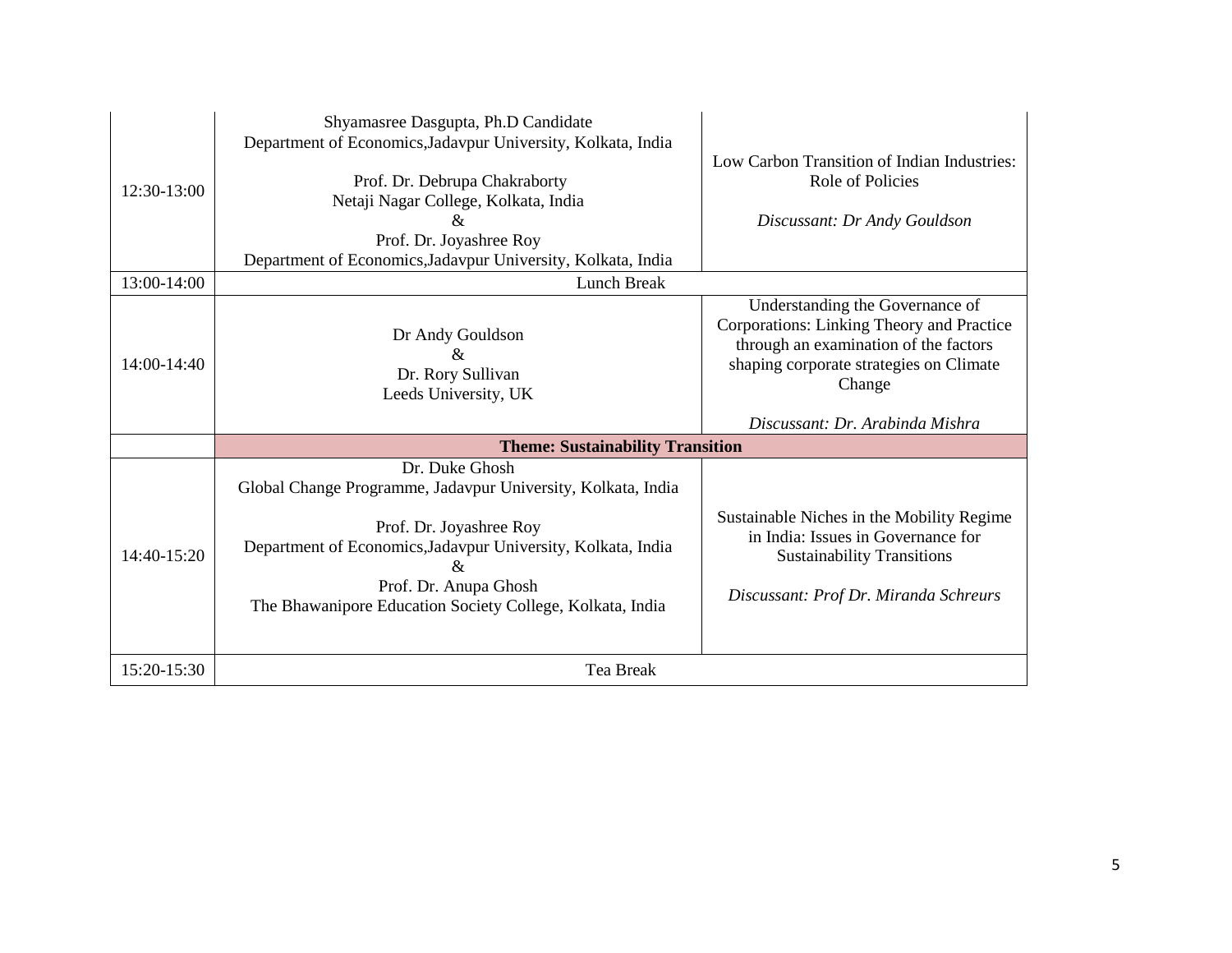| 15:30-16:10                              | Prof. Dr. Joyashree Roy<br>Department of Economics, Jadavpur University, Kolkata, India<br>Dr. Duke Ghosh<br>Global Change Programme, Jadavpur University, Kolkata, India<br>Prof. Dr. Anupa Ghosh<br>The Bhawanipore Education Society College, Kolkata, India<br>Shyamasree Dasgupta, Ph.D Candidate<br>Department of Economics, Jadavpur University, Kolkata, India | Fiscal Instruments & Multilevel<br>Governance: Issues in Sustainability<br>Transitions<br>Discussant: Prof. Dr. G.Poyyamoli                                     |
|------------------------------------------|------------------------------------------------------------------------------------------------------------------------------------------------------------------------------------------------------------------------------------------------------------------------------------------------------------------------------------------------------------------------|-----------------------------------------------------------------------------------------------------------------------------------------------------------------|
|                                          | &<br>Rituparna Mallick                                                                                                                                                                                                                                                                                                                                                 |                                                                                                                                                                 |
|                                          | Jadavpur University, Kolkata, India                                                                                                                                                                                                                                                                                                                                    |                                                                                                                                                                 |
| <b>Chair: Prof. Dr. Miranda Schreurs</b> |                                                                                                                                                                                                                                                                                                                                                                        |                                                                                                                                                                 |
| 16:10-16:50                              | Mukesh Lakum, Ph.D Candidate<br>Center for Studies in Science, Technology and Innovation Policy<br>Central University of Gujarat<br>Gujarat, India                                                                                                                                                                                                                     | Socio-Technical Transition of High to low<br>Carbon Intensive based Urban Mobility<br>System in India: A case of CNG in Delhi<br>Discussant: Dr. Dörte Ohlhorst |
| 16:50-17:00                              | <b>Brief Discussion</b>                                                                                                                                                                                                                                                                                                                                                |                                                                                                                                                                 |
| 17:00-18:00                              | Discussion on options for project applications                                                                                                                                                                                                                                                                                                                         |                                                                                                                                                                 |